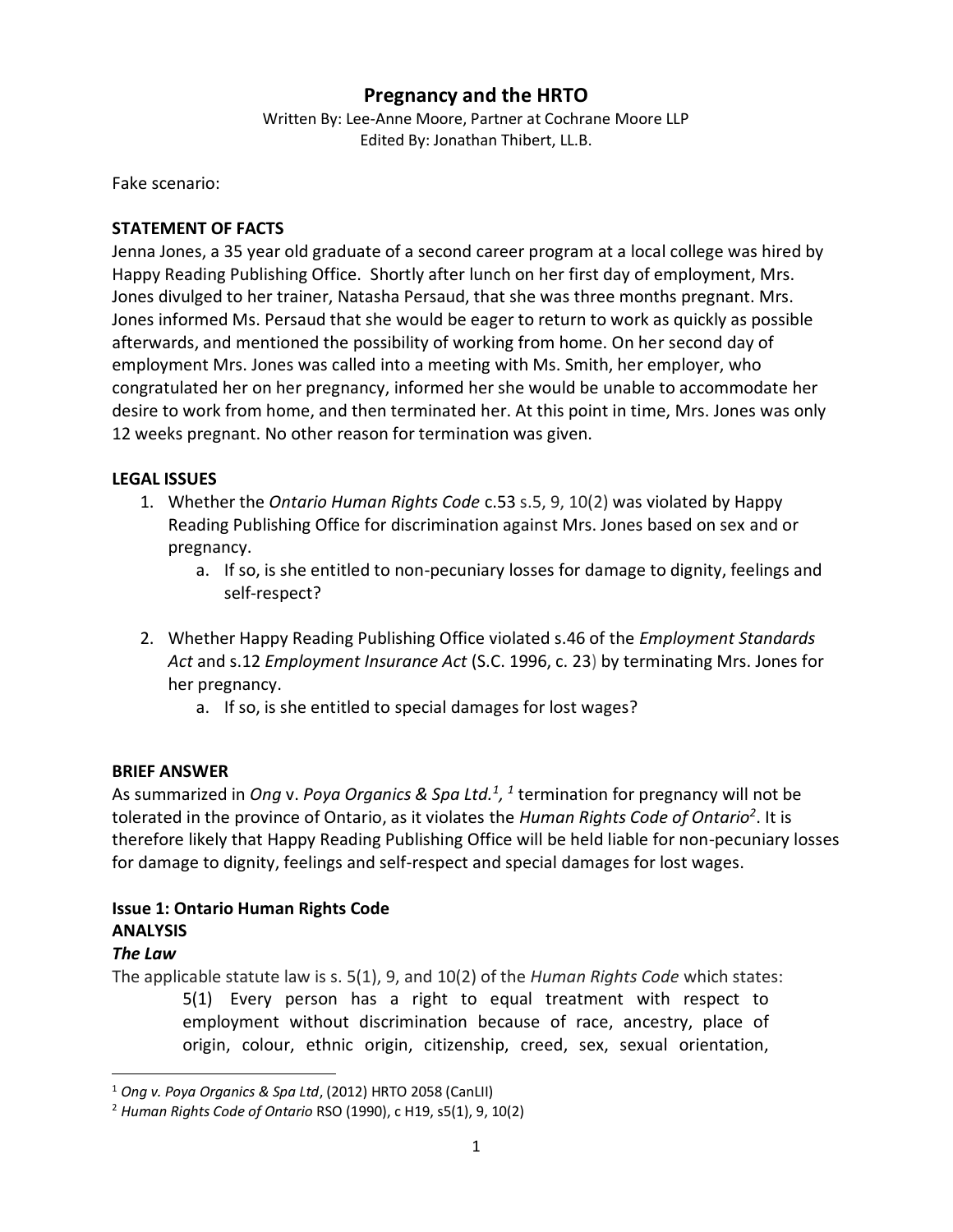gender identity, gender expression, age, record of offences, marital status, family status or disability.

9 No person shall infringe or do, directly or indirectly, anything that infringes a right under this Part.

10(2) The right to equal treatment without discrimination because of sex includes the right to equal treatment without discrimination because a woman is or may become pregnant.

In *Vestad v. Seashell Ventures Inc<sup>3</sup>,* the British Columbia Human Rights Tribunal ("BCHRT") explained that the burden of proof on the Applicant with respect to wrongful termination on the basis of pregnancy:

> The Complainant must prove, on a balance of probabilities, that her pregnancy was a factor in the change in the terms and conditions of her employment, and that, because of her pregnancy, the Respondent refused to continue to employ her. Pregnancy does not have to be the only factor in the decision to change the terms and condition of employment to constitute discrimination

Although the BCHRT is not binding on the Ontario Human Rights Tribunal, the Ontario Court of Appeal has provided a three step process for proving a case of *prima facie* discrimination in *Shaw v. Phipps<sup>4</sup>* :

The three elements of the prima facie test are:

- 1. That he or she is a member of a group protected by the *Code*;
- 2. That he or she was subjected to adverse treatment; and
- 3. That his or her gender, race, colour or ancestry was a factor in the alleged adverse treatment.

In the strikingly similar case of *Maciel v. Fashion Coiffures*<sup>5</sup>, the Applicant was employed for only one day before her intermittent nausea required she use the restroom. The plaintiff then divulged her pregnancy to her trainer, who then urged her to speak with the salon owner immediately to prevent the news from reaching her through secondary sources. After disclosing her pregnancy to her employer, Ms. Maciel was congratulated on her pregnancy, sent home, and terminated the following day.

To establish damages to be awarded for injury to dignity, feelings and self-respect, it is best to examine *Arunchalam v. Best Buy*<sup>6</sup> 2010 HRTO 1880 (CanLII), at paras. 52 to 55, which outlined that there are

two criteria in making the global evaluation of the appropriate damages for injury to dignity, feelings and self-respect: the objective seriousness of the conduct and the effect on the particular applicant who experienced discrimination: see, in particular, *Seguin v. Great Blue Heron Charity Casino*[,](http://www.canlii.org/en/on/onhrt/doc/2009/2009hrto940/2009hrto940.html) [2009 HRTO 940](http://www.canlii.org/en/on/onhrt/doc/2009/2009hrto940/2009hrto940.html) at para. 16 (CanLII).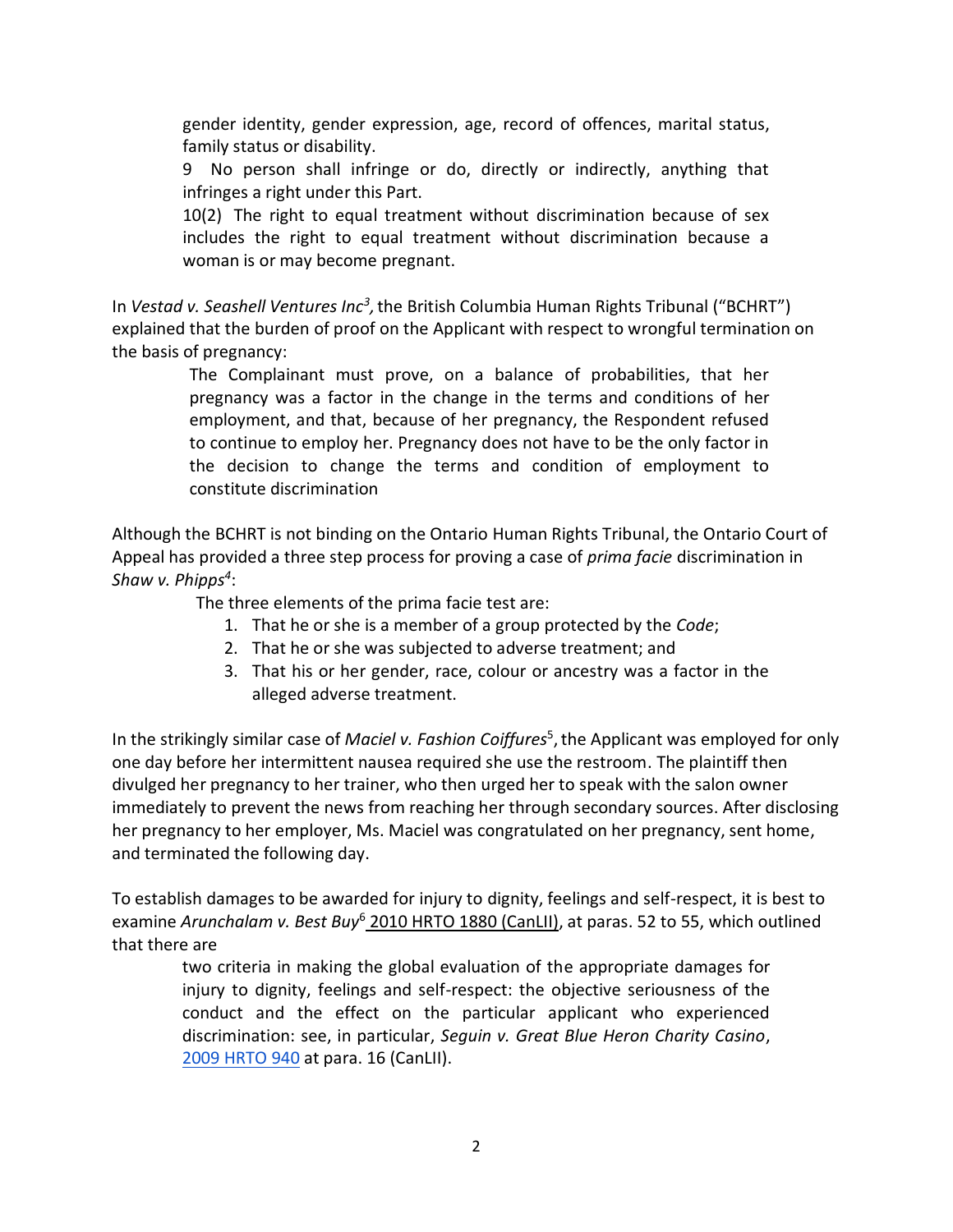The first criterion recognizes that injury to dignity, feelings, and self respect is generally more serious depending, objectively, upon what occurred. For example, dismissal from employment for discriminatory reasons usually affects dignity more than a comment made on one occasion. Losing long-term employment because of discrimination is typically more harmful than losing a new job. The more prolonged, hurtful, and serious harassing comments are, the greater the injury to dignity, feelings and self-respect.

The second criterion recognizes the applicant's particular experience in response to the discrimination. Some of the relevant considerations in relation to this factor are discussed in *Sanford v. Koop*, 2005 HRTO 53 (CanLII) at paras. 34-38.

*ADGA Group Consultants Inc. v. Lane*<sup>7</sup> Ontario Superior Court of Justice,

Divisional Court stresses the importance of affording reparations to those whose rights have been violated:

> This court has recognized that there is no ceiling on awards of general damages under the Code. Furthermore, [page688] Human Rights Tribunals must ensure that the quantum of general damages is not set too low, since doing so would trivialize the social importance of the Code

Moreover, in *Arunachalam v. Best Buy Canada*<sup>8</sup>theHuman Rights Tribunal of Ontario recognizes the importance of equivalent compensation:

> Cases with equivalent facts should lead to an equivalent range of compensation, recognizing, of course, that each set of circumstances is unique. Uniform principles must be applied to determine which types of cases are more or less serious…

Despite the brevity of her employment, in *Maciel v. Fashion Coiffures*, 9 the Tribunal awarded \$15,000 for compensation for injury to dignity, feelings and self-respect.

Furthermore, in *Ong* v. *Poya Organics & Spa Ltd.,<sup>10</sup>*the applicant learned she was pregnant after five weeks of employment, and was terminated upon informing her employer. She was found to be less vulnerable than others in her situation, as she was not the sole provider for her household, and was therefore awarded \$12,000 for injury to her feelings, dignity and selfrespect.

In the 2013 case of *Tekyi-Annan v. 2191214 Ontario Inc.,<sup>11</sup>* the Human Rights Tribunal of Ontario awarded \$10,000 for injury to dignity, feelings and self-respect. The plaintiff had been employed for only 11 days prior to her employer discovering that she was five months pregnant. She was terminated 4 days later.

In *Guay v. 1481979 Ontario<sup>12</sup>,* the applicant's employment was terminated after 20 days. The Human Rights Tribunal of Ontario ordered the respondent to pay \$10,000 in compensation for injury to dignity, feelings and self-respect.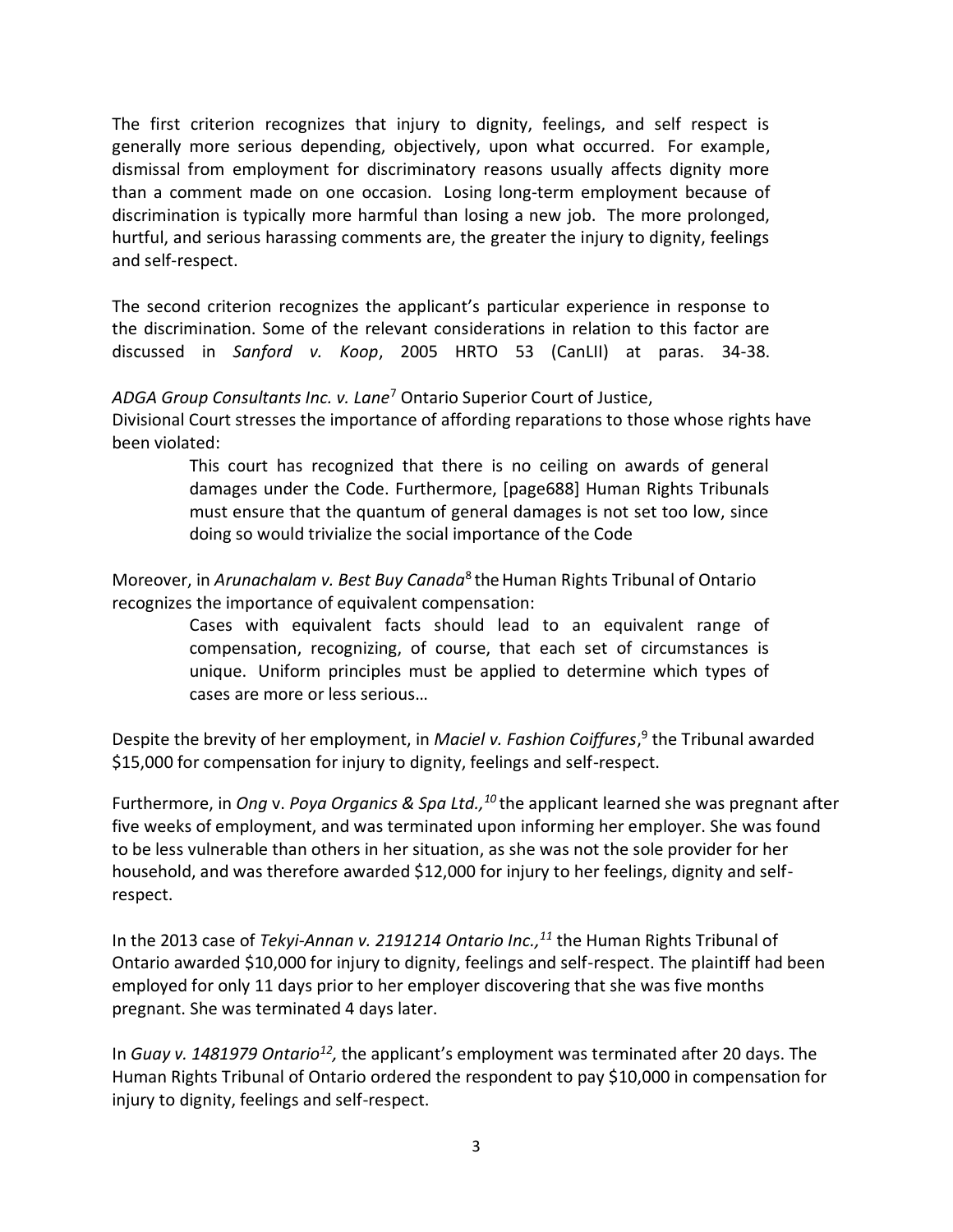#### *Synthesis*

From case law, the factors which determine a violation of the Human Rights Code are: (1) the plaintiff must prove she was pregnant; (2) the plaintiff must prove she was subject to adverse treatment; (3) the plaintiff must prove on a balance of probabilities her pregnancy was a factor in her termination; and (4) that this termination resulted in injury to her dignity, feelings and self-respect.

### *Application of Law to Our Situation*

We can now establish that Mrs. Jones was in fact 12 weeks pregnant at the time of her termination. As in *Maciel*, Mrs. Jones was congratulated on her pregnancy and terminated the following day, leading us to believe Happy Reading Publishing Office was aware of Mrs. Jones pregnancy prior to her termination. The brief discussion with her trainer, Ms. Persaud, regarding working from home will not be enough evidence to claim Mrs. Jones was unwilling to perform her duties, and will in fact solidify the argument that her pregnancy played a role in her termination.

As with *Tekyi-Annan* and *Guay*, despite the brevity of her employment with Happy Reading Publishing Office, given the circumstances surrounding the termination of Mrs. Jones and the testimony of interested witnesses, it is likely the Human Rights Tribunal of Ontario will be moved to provide her for non-pecuniary losses for damage to dignity, feelings and self-respect in an amount between \$10,000 and \$15,000.

Consequently, the familial situation of Mrs. Jones is similar to that of Ms. *Ong*, neither were the sole breadwinners for their respective families, and, therefore, the expectations for nonpecuniary losses for damage to dignity, feelings and self-respect for Mrs. Jones must be lowered.

## **Issue 1: Loss of Future Earnings**

## **ANALYSIS**

## *The Law*

The applicable statute law is s. 46 of the *Employment Standards Act*, <sup>13</sup> 2000 S.O. 2000, C.41 and the *Employment Insurance Act<sup>14</sup>*:

#### Pregnancy leave

46. (1) A pregnant employee is entitled to a leave of absence without pay unless her due date falls fewer than 13 weeks after she commenced employment. 2000, c. 41, s. 46 (1).

Maximum — special benefits 12(3) The maximum number of weeks for which benefits may be paid in a benefit period

(*a*) because of pregnancy is 15;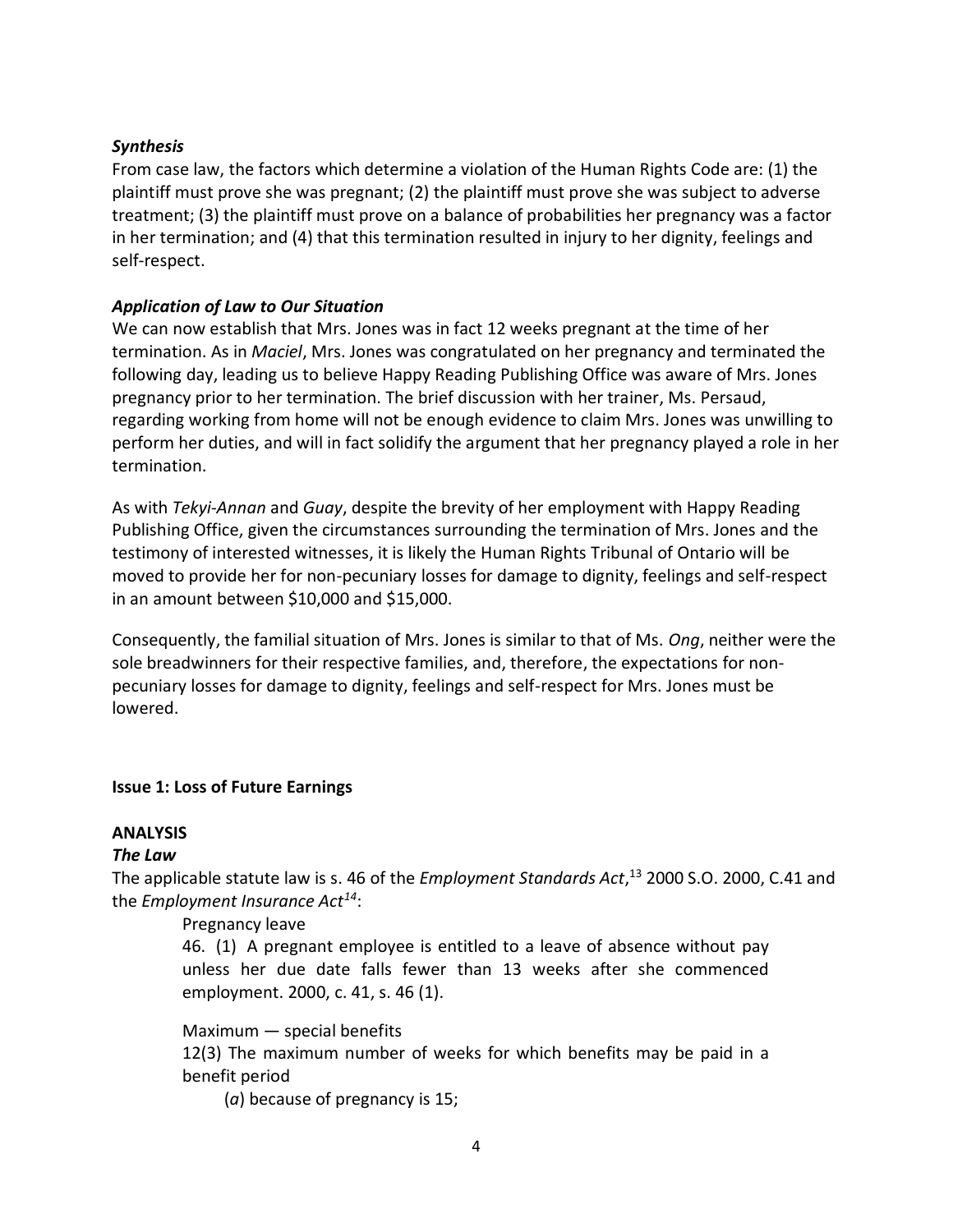In *Cameron v. Nel-Gor Castle Nursing Home<sup>15</sup>*, the award for general damage should be decided as follows:

An inherent, but separate, component of the general damage award should reflect the loss of the human right of equality of opportunity in employment. This is based upon the recognition that, independent of the actual monetary or personal losses suffered by the complainant whose human rights are infringed, the very human right which has been contravened itself has intrinsic value. The loss of this right is, itself, an independent injury ...

While examining the case of *Maciel v. Fashion Coiffures*, <sup>16</sup> Ms. Maciel was only employed by Fashion Coiffures for 2 days prior to termination; however the Human Rights Tribunal of Ontario found the following:

[64] The respondents are jointly and severally order to pay to Jessica Maciel the following amounts within 30 days of this Order:

(1.) \$9,060.00, minus applicable statutory deductions, as compensation for her loss of employment income;

(2.) \$11,659.00, minus applicable statutory deductions, as compensation for her loss of maternity leave and parental leave benefits;

In *Golan v. Sparkling Distribution Inc*., <sup>17</sup> Ms. Golan had been employed by Sparkling for 4 months and had shifted from full-time employment to part-time as business needs shrank. Ms. Golan informed her employer that she was eight weeks pregnant two weeks prior to termination. The tribunal decided that Mrs. Golan's termination was a direct result of her pregnancy, which prevented her from seeking maternity leave under the *Employment Insurance Act.* The tribunal ordered the following:

[50] I order Sparkling to pay Golan the following:

(1) the amount of salary she was deprived of between August 4, 2006 and the birth of her child or the date she would have reasonably commenced her leave, whichever is earlier;

(2) the amount her salary lost between the end of her statutory pregnancy leave period under the Act, February 17, 2008 and the commencement of her employment in May of 2008;

*In Ong* v. *Poya Organics & Spa Ltd.,<sup>18</sup>* Ms. Ong was employed for five weeks prior to termination; the tribunal found that:

> [55] … the applicant is entitled to lost wages to July 26, 2011 when she stopped looking for work. In coming to this conclusion while I understand the applicant's frustration with her treatment by the respondents and her inability to find work, it remains that for a claim to ongoing wages to be maintained there is a corresponding ongoing duty to mitigate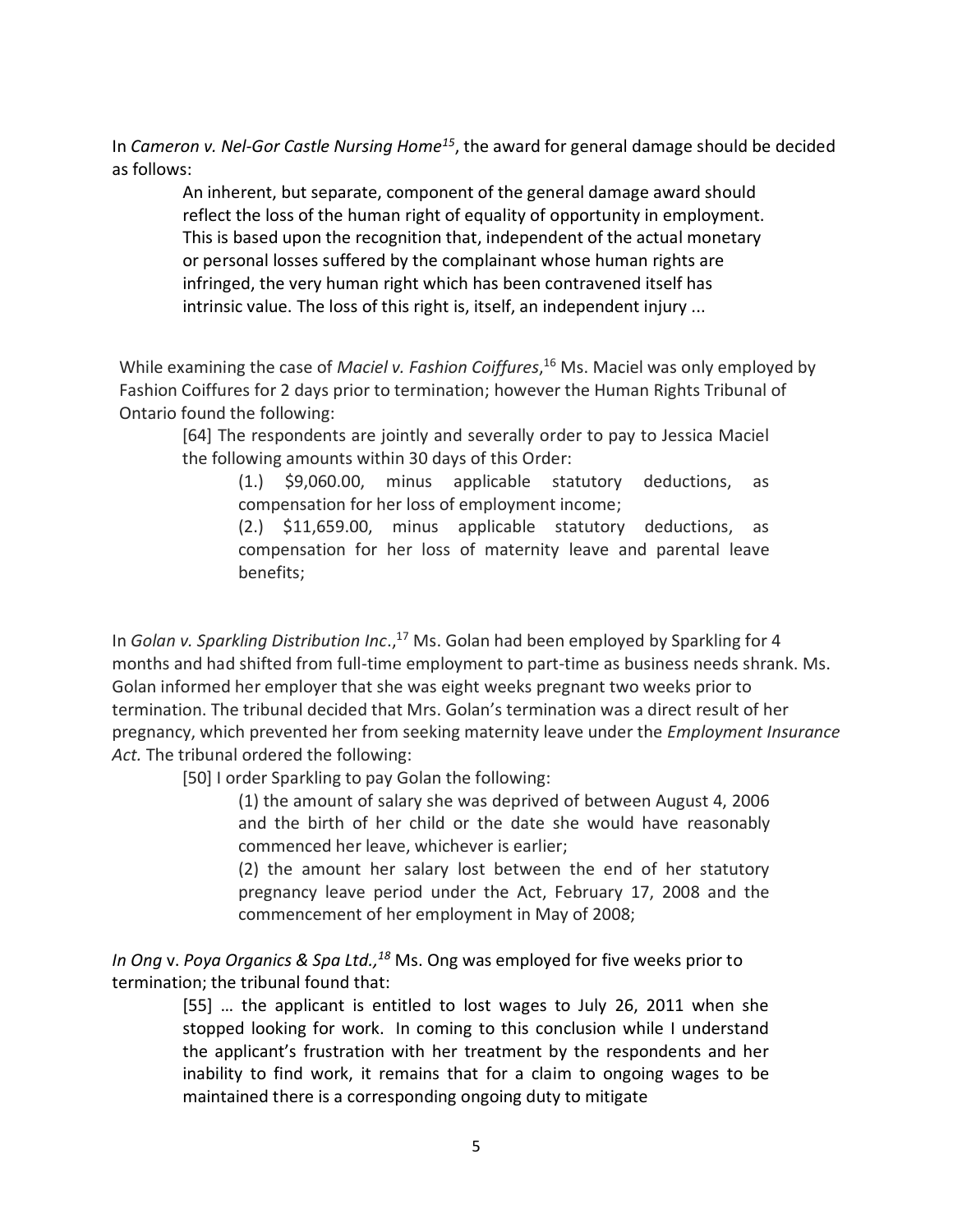[57] The applicant was terminated effective May 13, 2011 and the last job application was July 26, 2011. I find that the applicant is entitled to lost wages of \$480 per week from May 13, 2011 to July 29, 2011 a period of 11 weeks, (\$5280) less deductions required by law. It follows from this conclusion that the respondent is not responsible for any shortfall in the applicant's Employment Insurance Entitlement.

Contrary to these cases, in *Tekyi-Annan v. 2191214 Ontario Inc.*, <sup>19</sup> the plaintiff had been employed 15 days prior to being terminated for her pregnancy; however the tribunal found, at paragraph 125, that "The evidence is insufficient to support a finding of lost wages."

#### **Synthesis**

From case law, it has been demonstrated that there are two factors to consider when determining loss of wages for wrongful termination on the basis of pregnancy: (1) It must first be established that were it not for termination, the plaintiff would have been employed for more than 13 weeks prior to requesting maternity leave and (2) the plaintiff mitigated their loss by attempting to seek alternative employment.

#### **Application of Law to Our Situation**

We can now establish that Mrs. Jones had intended to remain with Happy Reading Publishing Office until the end of her pregnancy and that she had made statements expressing her eagerness to return to work as soon as possible. As no other reason for termination was given, it is likely that Mrs. Jones would have remained with Happy Reading Publishing Office for more than the 13 weeks required by s. 46 of the *Employment Insurance Act* (S.C. 1996, c. 23), and would have exceeded the 600 hour requirement for maternity leave.

As we have no information outlining the actions taken by Mrs. Jones to mitigate the loss of employment, it is our responsibility to inform her that she must attempt to seek alternative employment.

#### **CONCLUSION**

It is likely that Happy Reading Publishing Office will be found to have violated s. s.5, 9, 10(2) of the *Ontario Human Rights Code* c.53, s.46 of the *Employment Standards Act* and s.12 *Employment Insurance Act* (S.C. 1996, c. 23 for terminating Mrs. Jones for no other reason than her pregnancy.

Despite the brevity of her employment, if it can be reasonably assumed that the plaintiff would have continued to work until the *Employment Insurance Act* s. 12(3)(a) provided her with maternity leave, and therefore Happy Reading Publishing Office will be held liable for compensating for injury to dignity, feelings and self-respect as well as loss of wages.